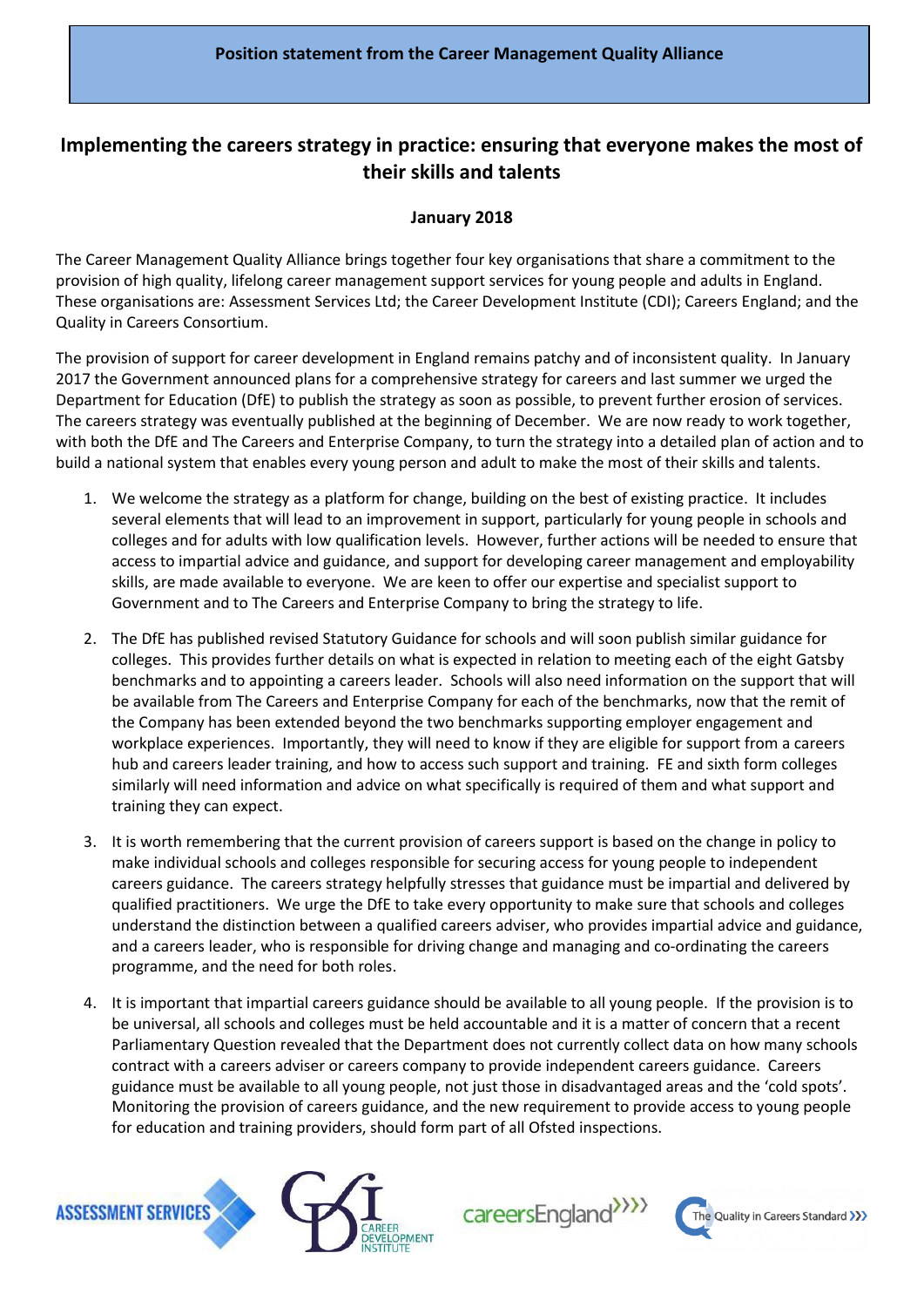## **Position statement from the Career Management Quality Alliance**

- 5. Now that the DfE has provided revised Statutory Guidance, it would be helpful if the Government could also make clear who is responsible for providing careers guidance to young people not in a school or college, i.e. those who are on apprenticeship programmes, other forms of work-based training or, home-educated. And with regard to young people who are at risk of becoming NEET, although local authorities have a duty to support 16- and 17-year-olds to participate in education or training, it is not clear if this extends to providing impartial careers guidance.
- 6. We welcome the extension of support to schools and colleges that will now cover all eight Gatsby benchmarks. In the immediate future we are well positioned to facilitate: recruiting the additional coordinators to support the careers hubs; drafting the job specification and designing the training for careers leaders; more closely aligning the *Quality in Careers Standard* to the Gatsby benchmarks; providing specialist help on working with young people with special educational needs and disabilities (SEND); and identifying examples of good practice in primary schools. The resources available for the range of support services to schools and colleges remain limited and it will be important to make sure that the increase from four to seven encounters with employers during a pupil's secondary education does not lead to resources being diverted away from other aspects of careers programmes.
- 7. We have a particular interest in quality assurance and the central role of the established arrangements through the *Quality in Careers Standard* and the *matrix* standard. We welcome the Government's strong recommendation that all schools should work towards the *Quality in Careers Standard* but regret that the strategy provides no incentives or funding to support schools and colleges to gain accreditation. We also welcome the statements in the strategy about Ofsted's role in reporting on careers provision in schools and colleges, and we would be pleased to offer briefing sessions to inspectors on good practice in careers programmes.
- 8. The careers strategy focuses largely on careers support in schools and colleges, but it does also refer to launching a new, bespoke National Careers Service from next October. We remain concerned that careers services for young people and for adults are being developed separately, with very little coherence between the two. Despite the positive tone of the strategy we know that the re-contracted National Careers Service will be seeing fewer clients as the number of priority groups is reduced. Ofsted has reported that all the current National Careers Service provision is good or outstanding. Furthermore, independent surveys have found that 93% of clients thought the service was good and impact data shows high levels of progression into learning and employment. We therefore urge the DfE to build on the current successful model, achieving value for money and economies of scale, rather than establish a different service.
- 9. A detailed Action Plan, showing how the DfE intends to build on the strategy to create the world class careers provision the Minister refers to in the foreword is now required. This should address the points identified above and incorporate clear responsibilities, milestones and timescales. We look forward to contributing to the plan and its implementation.

© Career Management Quality Alliance January 2018

Page **2** of **3**

**Assessment Services Ltd** is the assessment body for the **matrix** standard, the Government-owned quality standard for organisations providing information, advice and guidance services. [www.assessmentservices.com](http://www.assessmentservices.com/)

The **Career Development Institute (CDI)** is the UK-wide professional body for everyone working in career education, career information, advice and guidance and career coaching. [www.thecdi.net](http://www.thecdi.net/)





careersEngland<sup>>>>></sup>